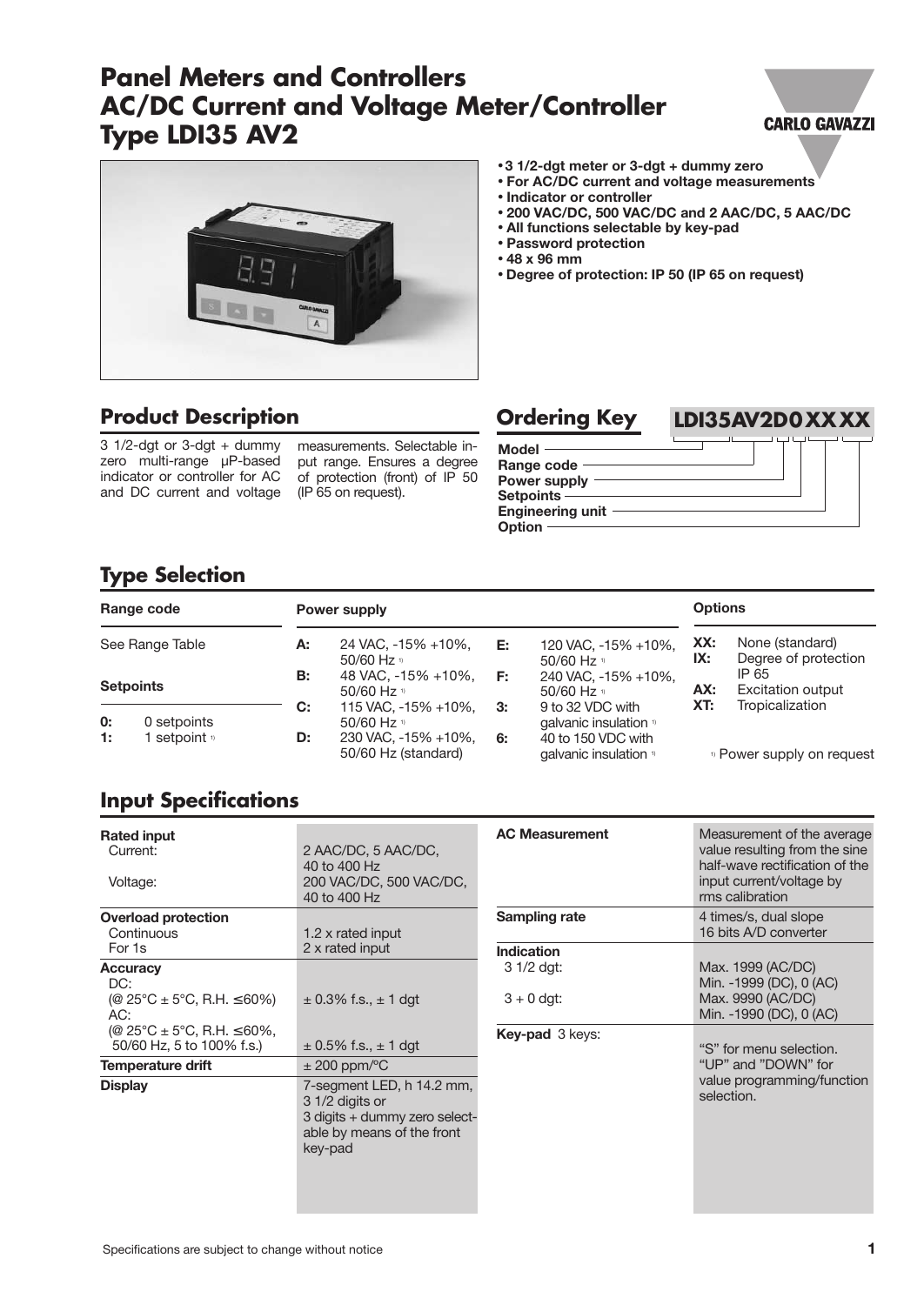



## **Software Functions**

| <b>Excitation output</b> |                                                                                                                                  | <b>Password</b>                                        |
|--------------------------|----------------------------------------------------------------------------------------------------------------------------------|--------------------------------------------------------|
| Voltage                  | 15 VDC non-stabilized/                                                                                                           |                                                        |
| Insulation               | 40 mA max. (on request)<br>100 $V_{\text{ms}}$ output<br>to measuring input<br>4000 $V_{\text{ms}}$ output to<br>AC supply input | 1st level<br>2nd level<br><b>Scaling factor</b>        |
|                          | 500 $V_{\rm ms}$ output to<br>DC supply input                                                                                    | Operating m                                            |
| <b>Alarms</b>            |                                                                                                                                  |                                                        |
| Number of setpoints      | 0 (1 on request)                                                                                                                 |                                                        |
| Alarm types              | Over range, up alarm, down<br>alarm, down alarm with dis-<br>abling at power-on, up alarm                                        | Electrical sc                                          |
|                          | with latch, down alarm with<br>latch                                                                                             | Decimal poi                                            |
| Setpoint adjustment      | 0 to 100% of the displayed                                                                                                       | Displayed s                                            |
| <b>Hysteresis</b>        | range<br>0 to 100% of the displayed<br>range                                                                                     | <b>Diagnostics</b>                                     |
| On-time delay            | $0$ to 255 s                                                                                                                     |                                                        |
| Off-time delay           | 0 to 255 s                                                                                                                       |                                                        |
| Relay status             | Normally energized/de-ener-                                                                                                      |                                                        |
| Output type              | gized                                                                                                                            | Over range                                             |
| Contact                  | 1 x SPDT                                                                                                                         | Under range                                            |
| Rating                   | 5A, 250 VAC/VDC 40 W/<br>1200 VA, 130.000 cycles.                                                                                | <b>Filter</b><br><b>Filter operat</b><br>Filtering coe |
| Min. response time       | $\leq$ 500 ms, filter excluded, set-                                                                                             | Max. data ho                                           |
| Insulation               | point on-time delay: "0"<br>2000 $V_{\text{ms}}$ output to<br>measuring inputs<br>2000 V <sub>ms</sub> output to                 |                                                        |

excitation output

| Password<br>1st level<br>2nd level                                                    | Numeric code of max, 3 di-<br>gits; 2 protection levels of<br>the programming data<br>Password "0", no protection<br>Password from 1 to 255, all<br>data protected                                                               |
|---------------------------------------------------------------------------------------|----------------------------------------------------------------------------------------------------------------------------------------------------------------------------------------------------------------------------------|
| <b>Scaling factor</b><br>Operating mode<br>Flectrical scale<br>Decimal point position | Electrical scale compression,<br>compression/expansion of<br>the displayed scale (max. 2<br>without digital filter, $> 2$ with<br>digital filter)<br>Programmable within the<br>whole measuring range<br>Programmable within the |
| Displayed scale                                                                       | displaying range<br>Programmable within the<br>whole displaying range                                                                                                                                                            |
| <b>Diagnostics</b><br>Over range<br>Under range                                       | The display flashes when the<br>limits of the displayed range<br>are exceeded, the data are<br>updated up to the maximum<br>read-out<br>EEE (AC/DC)<br>$-EE(DC)$                                                                 |
| Filter<br>Filter operating range<br>Filtering coefficient                             | From 0 to 1999/9990<br>From 1 to 255                                                                                                                                                                                             |
| Max. data hold                                                                        | Automatic storage (RAM only)<br>of the max. value measured<br>after the last reset                                                                                                                                               |

# **Supply Specifications**

| <b>AC supply</b><br>Insulation | 230 VAC, -15% +10%,<br>50/60 Hz (standard)<br>24 VAC, 48 VAC, 115 VAC,<br>120 VAC, 240 VAC, -15%<br>$+10\%$ , 50/60 Hz (on request)<br>4000 $V_{\text{ms}}$ supply input to all<br>other inputs/outputs |
|--------------------------------|---------------------------------------------------------------------------------------------------------------------------------------------------------------------------------------------------------|
| DC supply<br>Insulation        | 9 to 32 VDC, G.I.<br>max. inrush current:<br>$<$ 1.2 A/200 ms<br>40 to 150 VDC, G.I.,<br>max. inrush current:<br>$\leq$ 0.6 A/200 ms<br>500 $V_{\text{ms}}$ supply input to all<br>other inputs/outputs |
| <b>Power consumption</b>       | 6.5 VA                                                                                                                                                                                                  |

# **General Specifications**

| <b>Operating temperature</b>                  | 0° to 50°C (32° to 122°F)<br>$(R.H. < 90\%$ non-condensing)                                            |  |
|-----------------------------------------------|--------------------------------------------------------------------------------------------------------|--|
| Storage temperature                           | $-10^{\circ}$ to 60 $^{\circ}$ C (14 $^{\circ}$ to 140 $^{\circ}$ F)<br>$(R.H. < 90\%$ non-condensing) |  |
| Insulation reference voltage                  | $300 V_{\text{ms}}$ to ground                                                                          |  |
| Dielectric strength                           | 4000 V <sub>rms</sub> for 1 minute                                                                     |  |
| Noise rejection<br><b>NMRR</b><br><b>CMRR</b> | 40 dB, 40 to 60 Hz<br>100 dB, 40 to 60 Hz                                                              |  |
| <b>EMC</b>                                    | IEC 60801-2, IEC 60801-3,<br>IEC 60801-4 (level 3),<br>EN 50 081-1, EN 50 082-1                        |  |
| Safety standards                              | EN 61 010-1, IEC 61010-1,<br><b>VDE 0411</b>                                                           |  |
| <b>Connector</b>                              | Screw-type                                                                                             |  |
| Housing<br><b>Dimensions</b><br>Material      | 1/8 DIN, 48 x 96 x 83 mm<br>ABS.<br>self-extinguishing: UL 94 V-0                                      |  |
| Degree of protection                          | IP 50 (IP 65 on request)                                                                               |  |
| Weight                                        | 340 g approx.                                                                                          |  |
| Approvals                                     | CE, CSA                                                                                                |  |